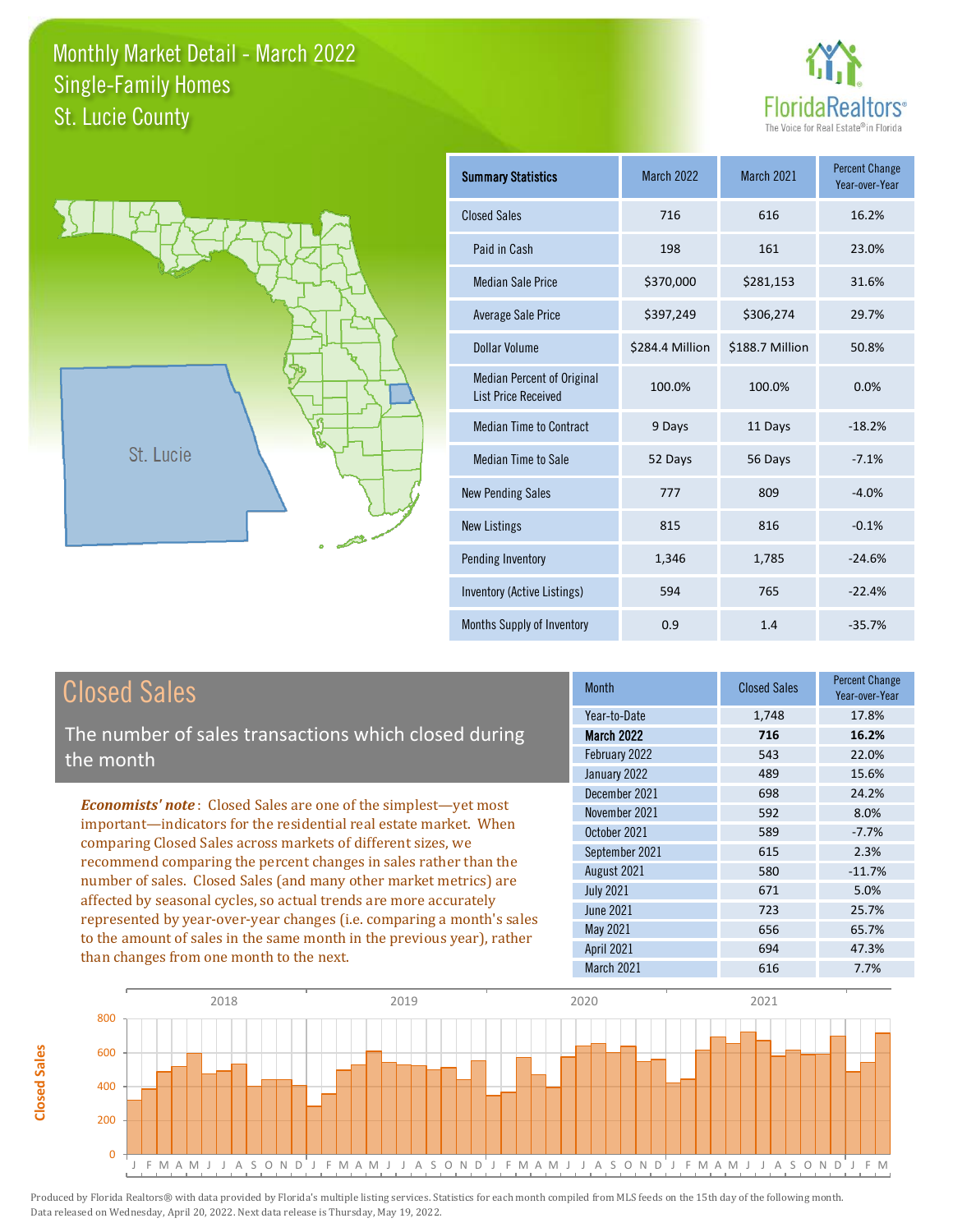

| Cash Sales                                                                     | <b>Month</b>      | <b>Cash Sales</b> | <b>Percent Change</b><br>Year-over-Year |
|--------------------------------------------------------------------------------|-------------------|-------------------|-----------------------------------------|
|                                                                                | Year-to-Date      | 471               | 21.1%                                   |
| The number of Closed Sales during the month in which                           | <b>March 2022</b> | 198               | 23.0%                                   |
| buyers exclusively paid in cash                                                | February 2022     | 148               | 28.7%                                   |
|                                                                                | January 2022      | 125               | 10.6%                                   |
|                                                                                | December 2021     | 175               | 43.4%                                   |
|                                                                                | November 2021     | 152               | 32.2%                                   |
| <b>Economists' note:</b> Cash Sales can be a useful indicator of the extent to | October 2021      | 144               | 19.0%                                   |
| which investors are participating in the market. Why? Investors are            | September 2021    | 168               | 42.4%                                   |
| far more likely to have the funds to purchase a home available up front,       | August 2021       | 156               | 16.4%                                   |
| whereas the typical homebuyer requires a mortgage or some other                | <b>July 2021</b>  | 161               | 43.8%                                   |
| form of financing. There are, of course, many possible exceptions, so          | June 2021         | 187               | 81.6%                                   |
| this statistic should be interpreted with care.                                | May 2021          | 182               | 160.0%                                  |
|                                                                                | <b>April 2021</b> | 200               | 88.7%                                   |



### Cash Sales as a Percentage of Closed Sales

The percentage of Closed Sales during the month which were Cash Sales

*Economists' note* : This statistic is simply another way of viewing Cash Sales. The remaining percentages of Closed Sales (i.e. those not paid fully in cash) each month involved some sort of financing, such as mortgages, owner/seller financing, assumed loans, etc.

| <b>Month</b>      | Percent of Closed<br>Sales Paid in Cash | <b>Percent Change</b><br>Year-over-Year |
|-------------------|-----------------------------------------|-----------------------------------------|
| Year-to-Date      | 26.9%                                   | 2.7%                                    |
| <b>March 2022</b> | 27.7%                                   | 6.1%                                    |
| February 2022     | 27.3%                                   | 5.8%                                    |
| January 2022      | 25.6%                                   | $-4.1%$                                 |
| December 2021     | 25.1%                                   | 15.7%                                   |
| November 2021     | 25.7%                                   | 22.4%                                   |
| October 2021      | 24.4%                                   | 28.4%                                   |
| September 2021    | 27.3%                                   | 39.3%                                   |
| August 2021       | 26.9%                                   | 31.9%                                   |
| <b>July 2021</b>  | 24.0%                                   | 37.1%                                   |
| June 2021         | 25.9%                                   | 44.7%                                   |
| <b>May 2021</b>   | 27.7%                                   | 56.5%                                   |
| <b>April 2021</b> | 28.8%                                   | 28.0%                                   |
| March 2021        | 26.1%                                   | $-4.7%$                                 |

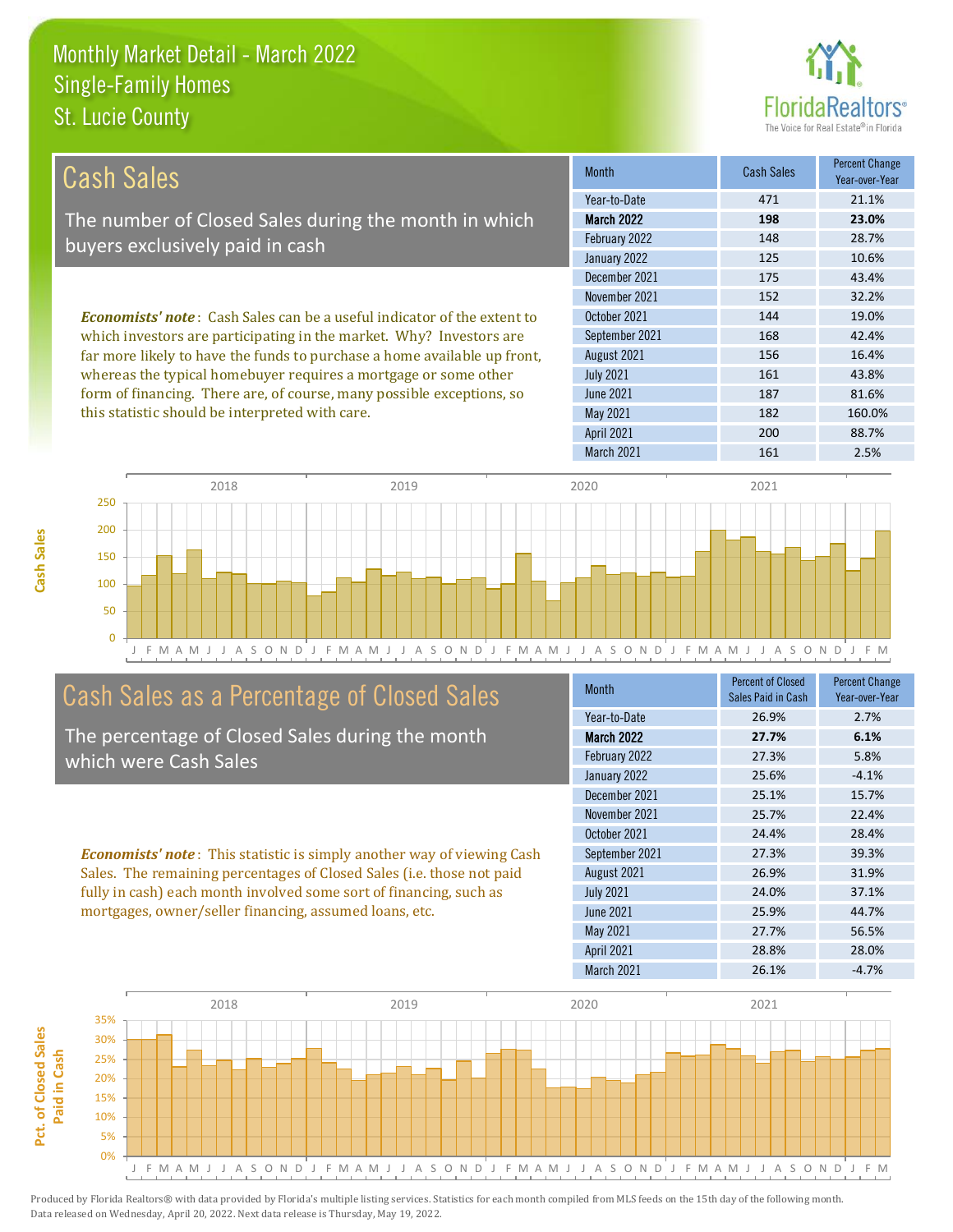

| Median Sale Price                                                         | Month             | <b>Median Sale Price</b> | <b>Percent Change</b><br>Year-over-Year |
|---------------------------------------------------------------------------|-------------------|--------------------------|-----------------------------------------|
|                                                                           | Year-to-Date      | \$359,900                | 30.9%                                   |
| The median sale price reported for the month (i.e. 50%                    | <b>March 2022</b> | \$370,000                | 31.6%                                   |
| of sales were above and 50% of sales were below)                          | February 2022     | \$350,000                | 27.3%                                   |
|                                                                           | January 2022      | \$351,000                | 30.0%                                   |
|                                                                           | December 2021     | \$334,950                | 24.3%                                   |
| <b>Economists' note:</b> Median Sale Price is our preferred summary       | November 2021     | \$335,000                | 29.1%                                   |
| statistic for price activity because, unlike Average Sale Price, Median   | October 2021      | \$335,000                | 28.8%                                   |
| Sale Price is not sensitive to high sale prices for small numbers of      | September 2021    | \$330,000                | 27.6%                                   |
| homes that may not be characteristic of the market area. Keep in mind     | August 2021       | \$317,900                | 25.7%                                   |
| that median price trends over time are not always solely caused by        | <b>July 2021</b>  | \$315,000                | 26.0%                                   |
| changes in the general value of local real estate. Median sale price only | June 2021         | \$305,000                | 24.5%                                   |
| reflects the values of the homes that sold each month, and the mix of     | May 2021          | \$299,000                | 26.4%                                   |
| the types of homes that sell can change over time.                        | <b>April 2021</b> | \$295,000                | 20.7%                                   |
|                                                                           | March 2021        | \$281,153                | 15.8%                                   |



## Average Sale Price

The average sale price reported for the month (i.e. total sales in dollars divided by the number of sales)

*Economists' note* : Usually, we prefer Median Sale Price over Average Sale Price as a summary statistic for home prices. However, Average Sale Price does have its uses—particularly when it is analyzed alongside the Median Sale Price. For one, the relative difference between the two statistics can provide some insight into the market for higher-end homes in an area.

| <b>Month</b>      | <b>Average Sale Price</b> | <b>Percent Change</b><br>Year-over-Year |
|-------------------|---------------------------|-----------------------------------------|
| Year-to-Date      | \$388,296                 | 27.9%                                   |
| March 2022        | \$397,249                 | 29.7%                                   |
| February 2022     | \$385,479                 | 24.0%                                   |
| January 2022      | \$378,315                 | 29.7%                                   |
| December 2021     | \$385,013                 | 31.0%                                   |
| November 2021     | \$367,863                 | 34.2%                                   |
| October 2021      | \$362,233                 | 25.4%                                   |
| September 2021    | \$357,579                 | 28.2%                                   |
| August 2021       | \$332,567                 | 21.5%                                   |
| <b>July 2021</b>  | \$336,405                 | 23.1%                                   |
| June 2021         | \$329,530                 | 28.9%                                   |
| May 2021          | \$337,482                 | 37.0%                                   |
| <b>April 2021</b> | \$327,221                 | 30.2%                                   |
| March 2021        | \$306,274                 | 18.4%                                   |



Produced by Florida Realtors® with data provided by Florida's multiple listing services. Statistics for each month compiled from MLS feeds on the 15th day of the following month. Data released on Wednesday, April 20, 2022. Next data release is Thursday, May 19, 2022.

**Average Sale Price**

Average Sale Price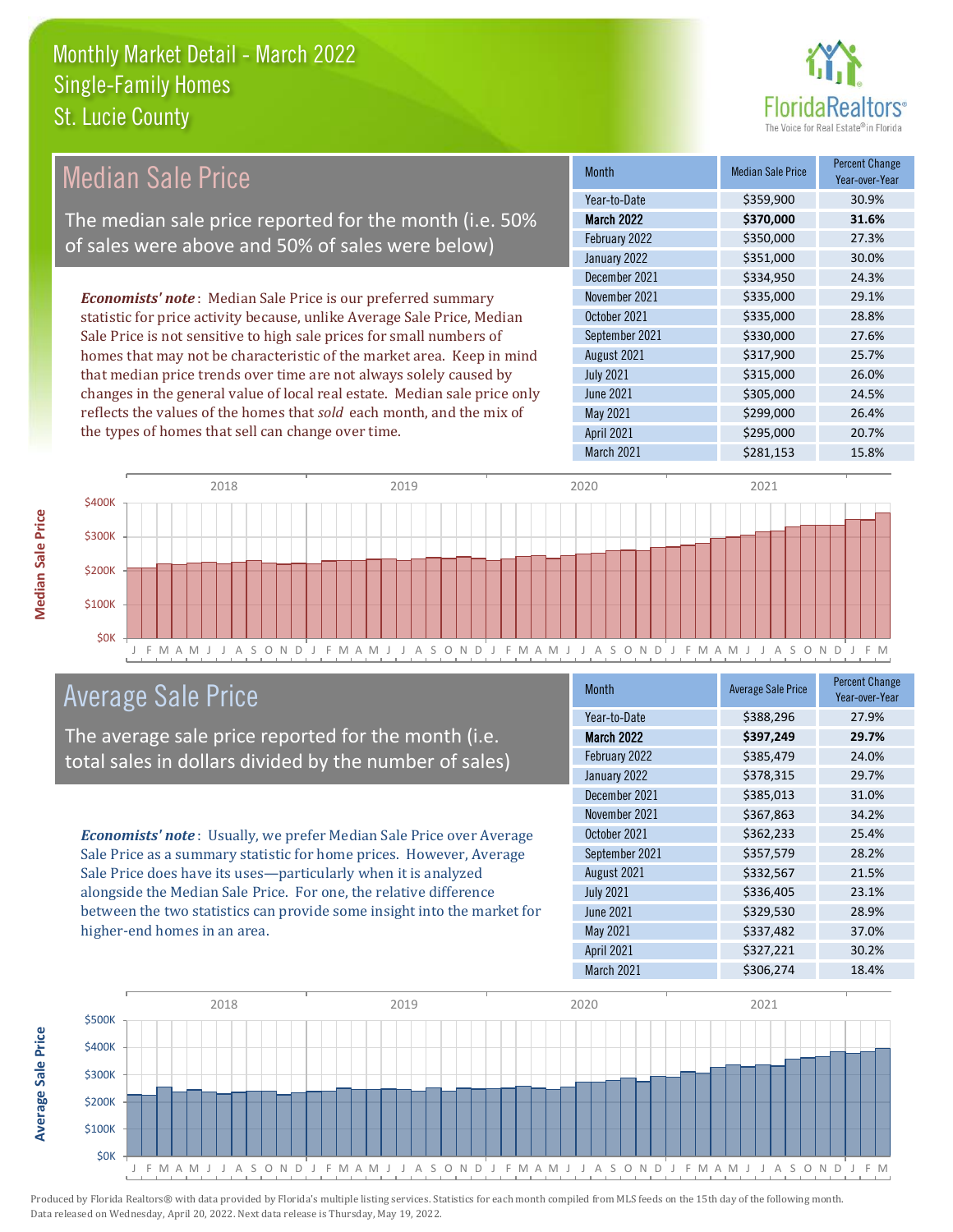

| Dollar Volume                                                                   | <b>Month</b>      | <b>Dollar Volume</b> | <b>Percent Change</b><br>Year-over-Year |
|---------------------------------------------------------------------------------|-------------------|----------------------|-----------------------------------------|
|                                                                                 | Year-to-Date      | \$678.7 Million      | 50.7%                                   |
| The sum of the sale prices for all sales which closed                           | <b>March 2022</b> | \$284.4 Million      | 50.8%                                   |
| during the month                                                                | February 2022     | \$209.3 Million      | 51.3%                                   |
|                                                                                 | January 2022      | \$185.0 Million      | 49.9%                                   |
|                                                                                 | December 2021     | \$268.7 Million      | 62.8%                                   |
| <b>Economists' note</b> : Dollar Volume is simply the sum of all sale prices in | November 2021     | \$217.8 Million      | 44.9%                                   |
| a given time period, and can quickly be calculated by multiplying               | October 2021      | \$213.4 Million      | 15.8%                                   |
| Closed Sales by Average Sale Price. It is a strong indicator of the health      | September 2021    | \$219.9 Million      | 31.2%                                   |
| of the real estate industry in a market, and is of particular interest to       | August 2021       | \$192.9 Million      | 7.2%                                    |
| real estate professionals, investors, analysts, and government agencies.        | <b>July 2021</b>  | \$225.7 Million      | 29.3%                                   |
| Potential home sellers and home buyers, on the other hand, will likely          | <b>June 2021</b>  | \$238.3 Million      | 62.1%                                   |
| be better served by paying attention to trends in the two components            | May 2021          | \$221.4 Million      | 127.0%                                  |



# Median Percent of Original List Price Received

of Dollar Volume (i.e. sales and prices) individually.

The median of the sale price (as a percentage of the original list price) across all properties selling during the month

*Economists' note* : The Median Percent of Original List Price Received is useful as an indicator of market recovery, since it typically rises as buyers realize that the market may be moving away from them and they need to match the selling price (or better it) in order to get a contract on the house. This is usually the last measure to indicate a market has shifted from down to up, so it is what we would call a *lagging* indicator.

| <b>Month</b>      | Med. Pct. of Orig.<br><b>List Price Received</b> | <b>Percent Change</b><br>Year-over-Year |
|-------------------|--------------------------------------------------|-----------------------------------------|
| Year-to-Date      | 100.0%                                           | 0.4%                                    |
| <b>March 2022</b> | 100.0%                                           | 0.0%                                    |
| February 2022     | 100.0%                                           | 1.2%                                    |
| January 2022      | 100.0%                                           | 1.0%                                    |
| December 2021     | 100.0%                                           | 1.4%                                    |
| November 2021     | 100.0%                                           | 0.4%                                    |
| October 2021      | 100.0%                                           | 1.1%                                    |
| September 2021    | 100.0%                                           | 1.6%                                    |
| August 2021       | 100.0%                                           | 1.8%                                    |
| <b>July 2021</b>  | 100.0%                                           | 2.2%                                    |
| <b>June 2021</b>  | 100.0%                                           | 3.0%                                    |
| <b>May 2021</b>   | 100.0%                                           | 2.7%                                    |
| <b>April 2021</b> | 100.0%                                           | 3.2%                                    |
| March 2021        | 100.0%                                           | 3.0%                                    |

March 2021 **\$188.7 Million** 27.5%

April 2021 \$227.1 Million 91.9%

May 2021



**Med. Pct. of Orig.** 

Med. Pct. of Orig.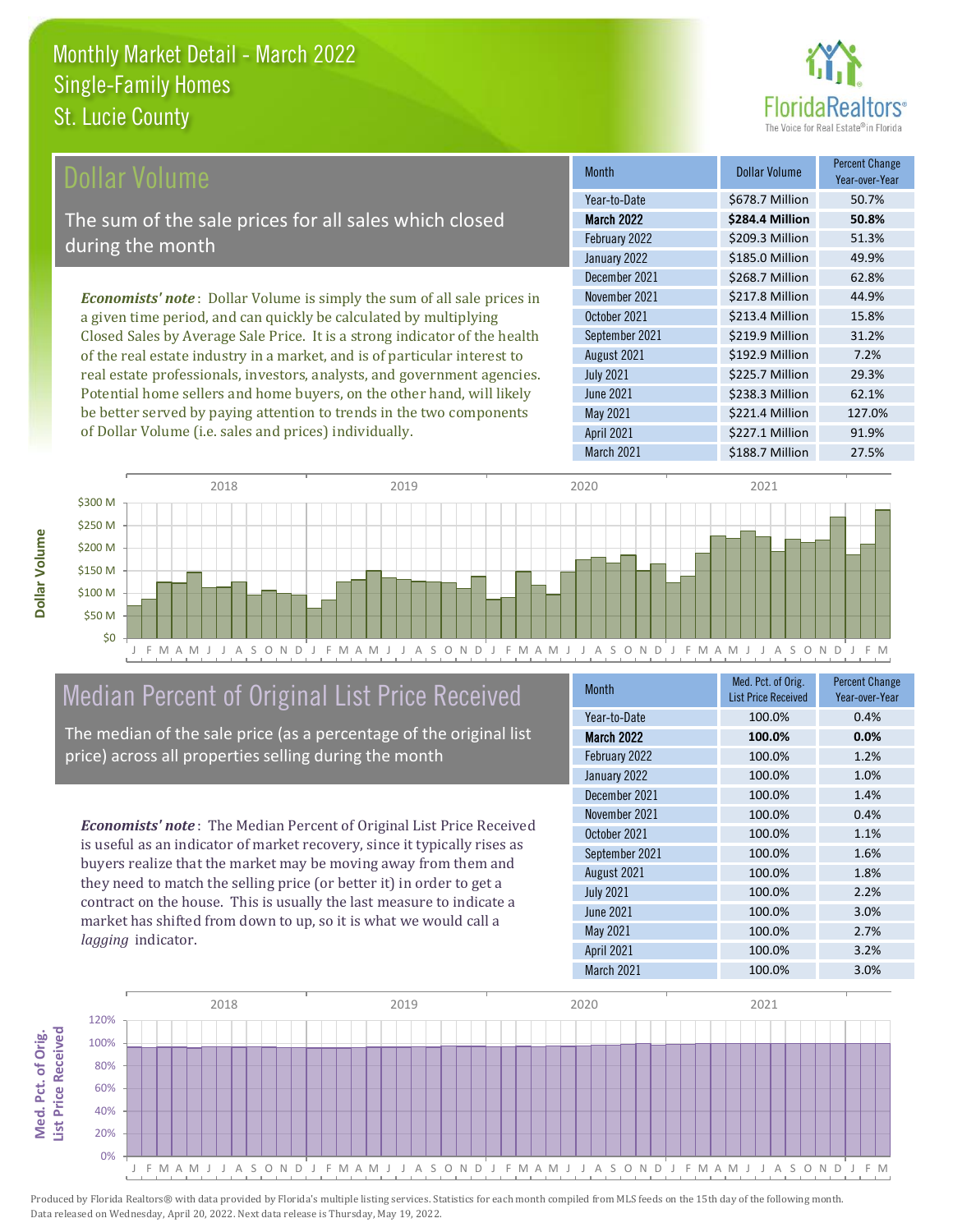

#### 13 Days -13.3% December 2021 **10 Days** -37.5% Median Time to Contract Percent Change Year-over-Year March 2022 **9 Days -18.2%** Year-to-Date 11 Days -21.4% February 2022 **11 Days** -31.3% January 2022 November 2021 9 Days -40.0% October 2021 **10 Days** -37.5% *Economists' note* : Like Time to Sale, Time to Contract is a measure of the length of the home selling process calculated for sales which closed Median Time to Contract The median number of days between the listing date and contract date for all Closed Sales during the month

during the month. The difference is that Time to Contract measures the number of days between the initial listing of a property and the signing of the contract which eventually led to the closing of the sale. When the gap between Median Time to Contract and Median Time to Sale grows, it is usually a sign of longer closing times and/or declining numbers of cash sales.

| IVIUILII          | Contract | Year-over-Year |
|-------------------|----------|----------------|
| Year-to-Date      | 11 Days  | $-21.4%$       |
| <b>March 2022</b> | 9 Days   | $-18.2%$       |
| February 2022     | 11 Days  | $-31.3%$       |
| January 2022      | 13 Days  | $-13.3%$       |
| December 2021     | 10 Days  | $-37.5%$       |
| November 2021     | 9 Days   | $-40.0%$       |
| October 2021      | 10 Days  | $-37.5%$       |
| September 2021    | 9 Days   | $-50.0%$       |
| August 2021       | 9 Days   | $-65.4%$       |
| <b>July 2021</b>  | 8 Days   | $-77.8%$       |
| <b>June 2021</b>  | 8 Days   | $-83.0%$       |
| May 2021          | 9 Days   | $-76.3%$       |
| <b>April 2021</b> | 9 Days   | $-70.0%$       |
| March 2021        | 11 Days  | $-73.8%$       |



# Median Time to Sale

The median number of days between the listing date and closing date for all Closed Sales during the month

*Economists' note* : Time to Sale is a measure of the length of the home selling process, calculated as the number of days between the initial listing of a property and the closing of the sale. *Median* Time to Sale is the amount of time the "middle" property selling this month was on the market. That is, 50% of homes selling this month took *less* time to sell, and 50% of homes took *more* time to sell. Median Time to Sale gives a more accurate picture than Average Time to Sale, which can be skewed upward by small numbers of properties taking an abnormally long time to sell.

| <b>Month</b>      | <b>Median Time to Sale</b> | <b>Percent Change</b><br>Year-over-Year |
|-------------------|----------------------------|-----------------------------------------|
| Year-to-Date      | 59 Days                    | $-4.8%$                                 |
| March 2022        | 52 Days                    | $-7.1%$                                 |
| February 2022     | 65 Days                    | $-1.5%$                                 |
| January 2022      | 64 Days                    | 4.9%                                    |
| December 2021     | 56 Days                    | $-16.4%$                                |
| November 2021     | 53 Days                    | $-17.2%$                                |
| October 2021      | 55 Days                    | $-17.9%$                                |
| September 2021    | 51 Days                    | $-23.9%$                                |
| August 2021       | 53 Days                    | $-29.3%$                                |
| <b>July 2021</b>  | 52 Days                    | $-42.9%$                                |
| <b>June 2021</b>  | 54 Days                    | $-46.5%$                                |
| May 2021          | 56 Days                    | $-37.1%$                                |
| <b>April 2021</b> | 56 Days                    | $-29.1%$                                |
| March 2021        | 56 Days                    | $-33.3%$                                |



**Median Time to** 

**Median Time to**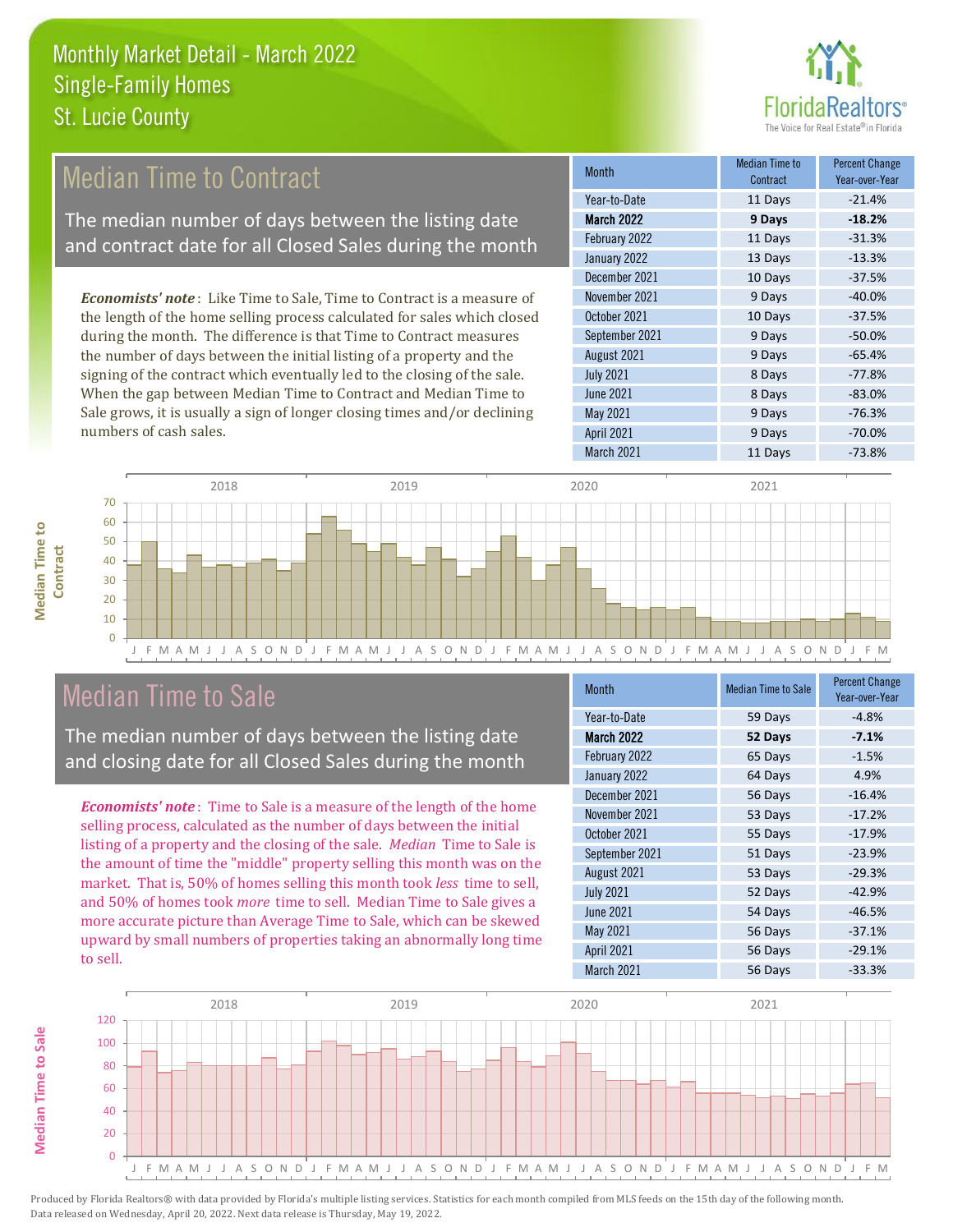

| <b>New Pending Sales</b>                                                      | <b>Month</b>      | <b>New Pending Sales</b> | <b>Percent Change</b><br>Year-over-Year |
|-------------------------------------------------------------------------------|-------------------|--------------------------|-----------------------------------------|
|                                                                               | Year-to-Date      | 2,106                    | $-2.3%$                                 |
| The number of listed properties that went under                               | March 2022        | 777                      | $-4.0%$                                 |
| contract during the month                                                     | February 2022     | 665                      | $-5.9%$                                 |
|                                                                               | January 2022      | 664                      | 3.8%                                    |
|                                                                               | December 2021     | 575                      | $-0.5%$                                 |
| <b>Economists' note:</b> Because of the typical length of time it takes for a | November 2021     | 669                      | 12.1%                                   |
| sale to close, economists consider Pending Sales to be a decent               | October 2021      | 721                      | 7.5%                                    |
| indicator of potential future Closed Sales. It is important to bear in        | September 2021    | 737                      | 3.9%                                    |
| mind, however, that not all Pending Sales will be closed successfully.        | August 2021       | 696                      | 7.9%                                    |
| So, the effectiveness of Pending Sales as a future indicator of Closed        | <b>July 2021</b>  | 619                      | $-19.9%$                                |
| Sales is susceptible to changes in market conditions such as the              | June 2021         | 752                      | $-5.4%$                                 |
| availability of financing for homebuyers and the inventory of                 | May 2021          | 744                      | 5.2%                                    |
| distressed properties for sale.                                               | <b>April 2021</b> | 762                      | 73.6%                                   |



# New Listings

The number of properties put onto the market during the month

*Economists' note* : New Listings tend to rise in delayed response to increasing prices, so they are often seen as a lagging indicator of market health. As prices rise, potential sellers raise their estimations of value—and in the most recent cycle, rising prices have freed up many potential sellers who were previously underwater on their mortgages. Note that in our calculations, we take care to not include properties that were recently taken off the market and quickly relisted, since these are not really *new* listings.

| <b>Month</b>      | <b>New Listings</b> | <b>Percent Change</b><br>Year-over-Year |
|-------------------|---------------------|-----------------------------------------|
| Year-to-Date      | 2,177               | 0.3%                                    |
| <b>March 2022</b> | 815                 | $-0.1%$                                 |
| February 2022     | 700                 | 5.7%                                    |
| January 2022      | 662                 | $-4.3%$                                 |
| December 2021     | 515                 | $-6.9%$                                 |
| November 2021     | 652                 | 6.2%                                    |
| October 2021      | 787                 | 18.5%                                   |
| September 2021    | 748                 | $-1.1%$                                 |
| August 2021       | 781                 | 15.7%                                   |
| <b>July 2021</b>  | 700                 | 12.5%                                   |
| <b>June 2021</b>  | 750                 | 20.0%                                   |
| May 2021          | 766                 | 18.9%                                   |
| <b>April 2021</b> | 763                 | 56.7%                                   |
| March 2021        | 816                 | 19.8%                                   |



Produced by Florida Realtors® with data provided by Florida's multiple listing services. Statistics for each month compiled from MLS feeds on the 15th day of the following month. Data released on Wednesday, April 20, 2022. Next data release is Thursday, May 19, 2022.

**New Listings**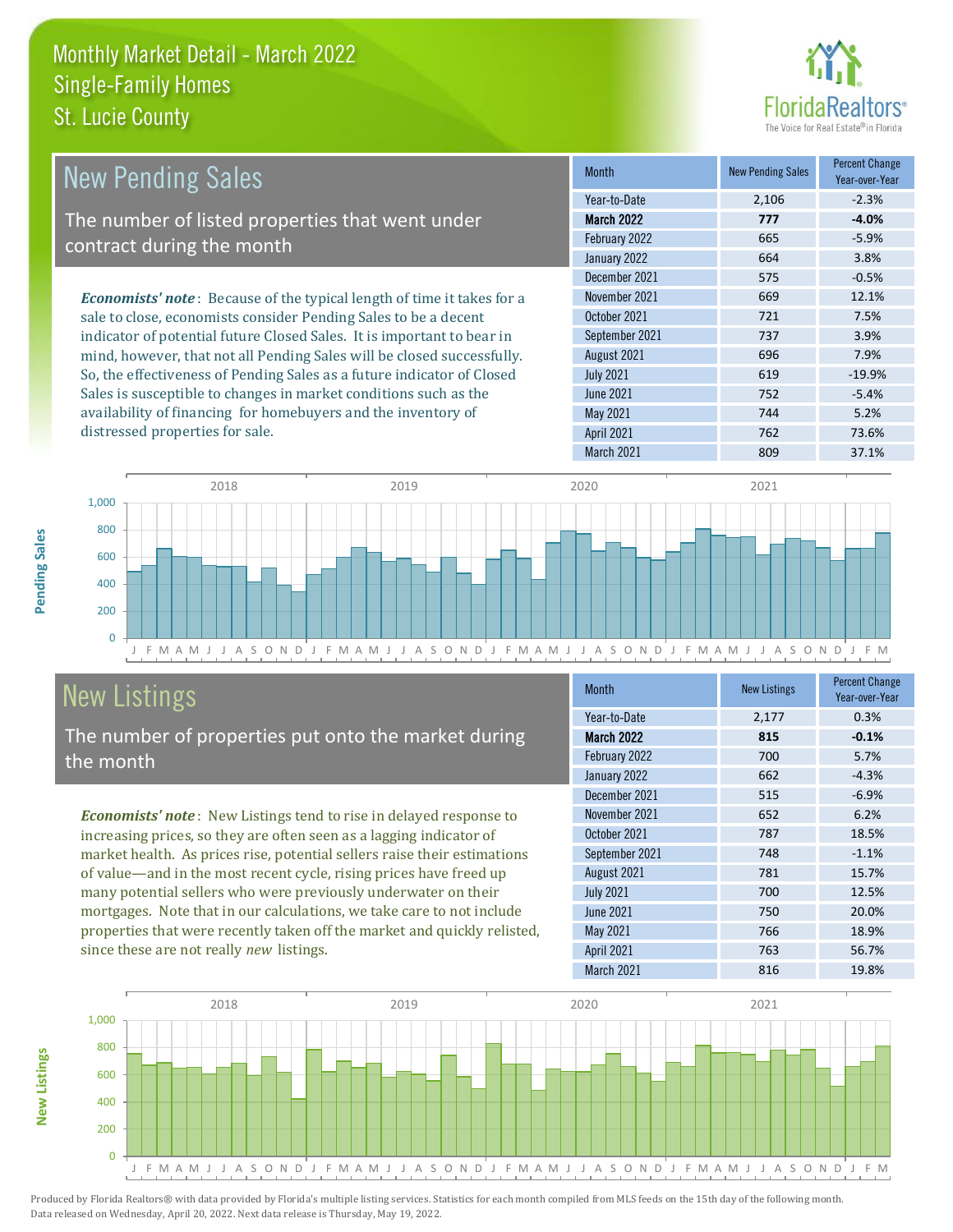

| <b>Inventory (Active Listings)</b>                                                                                                                                                                                              | <b>Month</b>      | Inventory | <b>Percent Change</b><br>Year-over-Year |
|---------------------------------------------------------------------------------------------------------------------------------------------------------------------------------------------------------------------------------|-------------------|-----------|-----------------------------------------|
|                                                                                                                                                                                                                                 | YTD (Monthly Avg) | 600       | $-32.4%$                                |
| The number of property listings active at the end of                                                                                                                                                                            | <b>March 2022</b> | 594       | $-22.4%$                                |
| the month                                                                                                                                                                                                                       | February 2022     | 611       | $-32.6%$                                |
|                                                                                                                                                                                                                                 | January 2022      | 595       | $-39.8%$                                |
|                                                                                                                                                                                                                                 | December 2021     | 625       | $-32.9%$                                |
| <b>Economists' note:</b> There are a number of ways to define and calculate<br>Inventory. Our method is to simply count the number of active listings<br>on the last day of the month, and hold this number to compare with the | November 2021     | 704       | $-29.2%$                                |
|                                                                                                                                                                                                                                 | October 2021      | 749       | $-21.9%$                                |
|                                                                                                                                                                                                                                 | September 2021    | 727       | $-24.9%$                                |
|                                                                                                                                                                                                                                 | 1.2.21001         | 721       | 2200                                    |

same month the following year. Inventory rises when New Listings are outpacing the number of listings that go off-market (regardless of whether they actually sell). Likewise, it falls when New Listings aren't keeping up with the rate at which homes are going off-market.

|                          |     | Year-over-Year |
|--------------------------|-----|----------------|
| <b>YTD (Monthly Avg)</b> | 600 | $-32.4%$       |
| <b>March 2022</b>        | 594 | $-22.4%$       |
| February 2022            | 611 | $-32.6%$       |
| January 2022             | 595 | $-39.8%$       |
| December 2021            | 625 | $-32.9%$       |
| November 2021            | 704 | $-29.2%$       |
| October 2021             | 749 | $-21.9%$       |
| September 2021           | 727 | $-24.9%$       |
| August 2021              | 724 | $-23.6%$       |
| <b>July 2021</b>         | 659 | $-39.1%$       |
| <b>June 2021</b>         | 589 | $-54.4%$       |
| May 2021                 | 601 | $-61.7%$       |
| <b>April 2021</b>        | 584 | $-67.1%$       |
| March 2021               | 765 | $-59.5%$       |



# Months Supply of Inventory

An estimate of the number of months it will take to deplete the current Inventory given recent sales rates

*Economists' note* : MSI is a useful indicator of market conditions. The benchmark for a balanced market (favoring neither buyer nor seller) is 5.5 months of inventory. Anything higher is traditionally a buyers' market, and anything lower is a sellers' market. There is no single accepted way of calculating MSI. A common method is to divide current Inventory by the most recent month's Closed Sales count, but this count is a usually poor predictor of future Closed Sales due to seasonal cycles. To eliminate seasonal effects, we use the 12-month average of monthly Closed Sales instead.

| Month                    | <b>Months Supply</b> | <b>Percent Change</b><br>Year-over-Year |
|--------------------------|----------------------|-----------------------------------------|
| <b>YTD (Monthly Avg)</b> | 1.0                  | $-37.5%$                                |
| March 2022               | 0.9                  | $-35.7%$                                |
| February 2022            | 1.0                  | $-41.2%$                                |
| January 2022             | 1.0                  | $-44.4%$                                |
| December 2021            | 1.0                  | $-44.4%$                                |
| November 2021            | 1.2                  | $-36.8%$                                |
| October 2021             | 1.3                  | $-27.8%$                                |
| September 2021           | 1.2                  | $-36.8%$                                |
| August 2021              | 1.2                  | $-36.8%$                                |
| <b>July 2021</b>         | 1.1                  | $-50.0%$                                |
| <b>June 2021</b>         | 1.0                  | $-63.0%$                                |
| <b>May 2021</b>          | 1.0                  | $-69.7%$                                |
| <b>April 2021</b>        | 1.0                  | $-72.2%$                                |
| March 2021               | 1.4                  | $-63.2%$                                |



Produced by Florida Realtors® with data provided by Florida's multiple listing services. Statistics for each month compiled from MLS feeds on the 15th day of the following month. Data released on Wednesday, April 20, 2022. Next data release is Thursday, May 19, 2022.

**Months Supply of** 

Months Supply of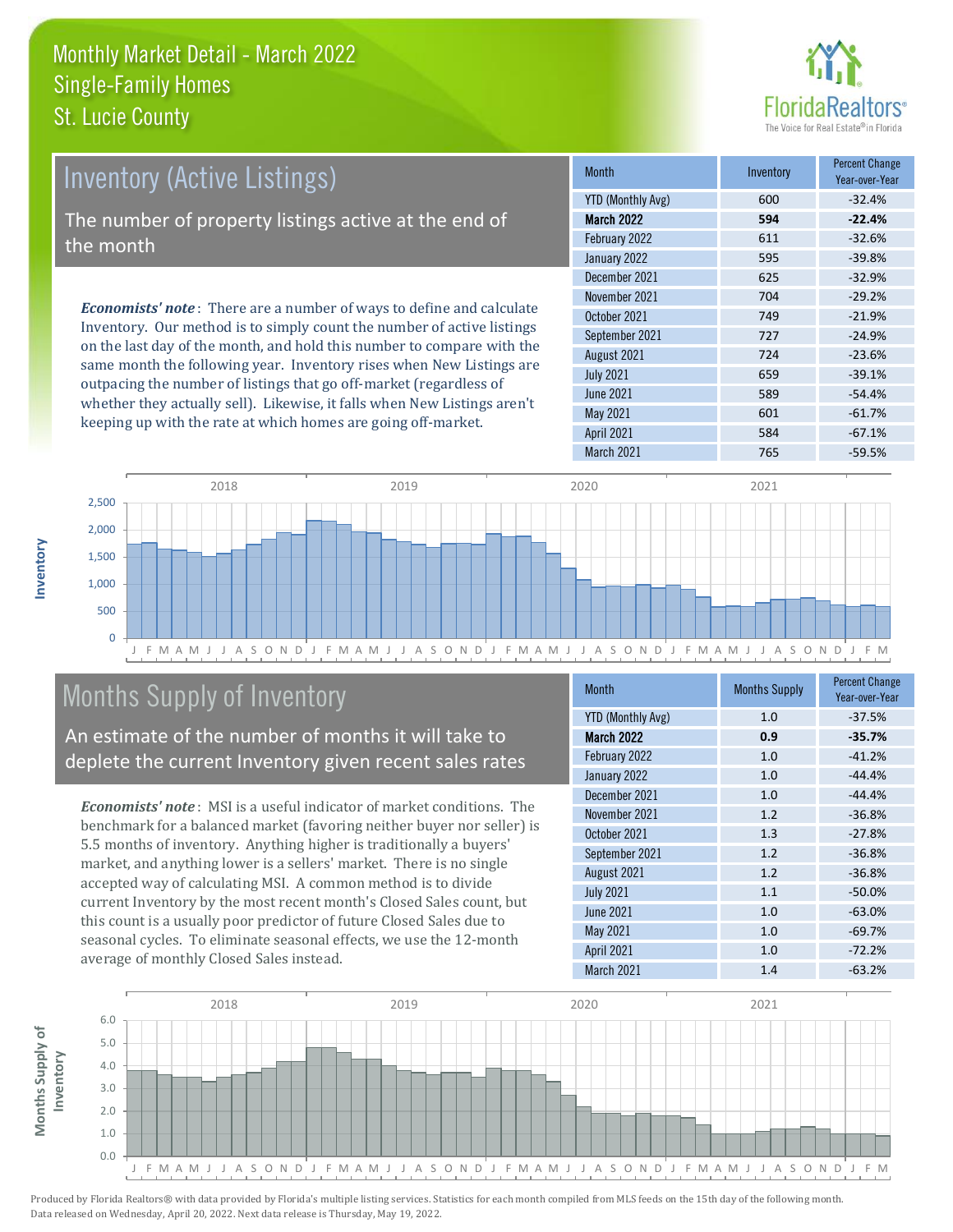

# Closed Sales by Sale Price

The number of sales transactions which closed during the month

*Economists' note:* Closed Sales are one of the simplest—yet most important—indicators for the residential real estate market. When comparing Closed Sales across markets of different sizes, we recommend comparing the percent changes in sales rather than the number of sales. Closed Sales (and many other market metrics) are affected by seasonal cycles, so actual trends are more accurately represented by year-over-year changes (i.e. comparing a month's sales to the amount of sales in the same month in the previous year), rather than changes from one month to the next.

| Sale Price            | <b>Closed Sales</b> | <b>Percent Change</b><br>Year-over-Year |
|-----------------------|---------------------|-----------------------------------------|
| Less than \$50,000    | $\mathbf{1}$        | $-80.0\%$                               |
| $$50,000 - $99,999$   | $\overline{2}$      | $-50.0\%$                               |
| $$100,000 - $149,999$ | 10                  | $-44.4%$                                |
| $$150,000 - $199,999$ | 19                  | $-58.7%$                                |
| $$200,000 - $249,999$ | 31                  | $-75.8%$                                |
| \$250,000 - \$299,999 | 85                  | $-48.2%$                                |
| \$300,000 - \$399,999 | 296                 | 76.2%                                   |
| \$400,000 - \$599,999 | 219                 | 242.2%                                  |
| \$600,000 - \$999,999 | 46                  | 187.5%                                  |
| $$1,000,000$ or more  | 7                   | 133.3%                                  |



# Median Time to Contract by Sale Price

The median number of days between the listing date and contract date for all Closed Sales during the month

*Economists' note* : Like Time to Sale, Time to Contract is a measure of the length of the home selling process calculated for sales which closed during the month. The difference is that Time to Contract measures the number of days between the initial listing of a property and the signing of the contract which eventually led to the closing of the sale. When the gap between Median Time to Contract and Median Time to Sale grows, it is usually a sign of longer closing times and/or declining numbers of cash sales.

| Sale Price            | <b>Median Time to</b><br>Contract | <b>Percent Change</b><br>Year-over-Year |
|-----------------------|-----------------------------------|-----------------------------------------|
| Less than \$50,000    | 19 Days                           | $-56.8%$                                |
| \$50,000 - \$99,999   | 32 Days                           | $-17.9%$                                |
| $$100,000 - $149,999$ | 13 Days                           | $-7.1%$                                 |
| \$150,000 - \$199,999 | 11 Days                           | 57.1%                                   |
| \$200,000 - \$249,999 | 7 Days                            | $-30.0%$                                |
| \$250,000 - \$299,999 | 6 Days                            | $-53.8%$                                |
| \$300,000 - \$399,999 | 6 Days                            | $-33.3%$                                |
| \$400,000 - \$599,999 | 11 Days                           | $-31.3%$                                |
| \$600,000 - \$999,999 | 16 Days                           | 6.7%                                    |
| $$1,000,000$ or more  | 45 Days                           | 542.9%                                  |



Produced by Florida Realtors® with data provided by Florida's multiple listing services. Statistics for each month compiled from MLS feeds on the 15th day of the following month. Data released on Wednesday, April 20, 2022. Next data release is Thursday, May 19, 2022.

**Median Time to Contract**

**Median Time to Contract**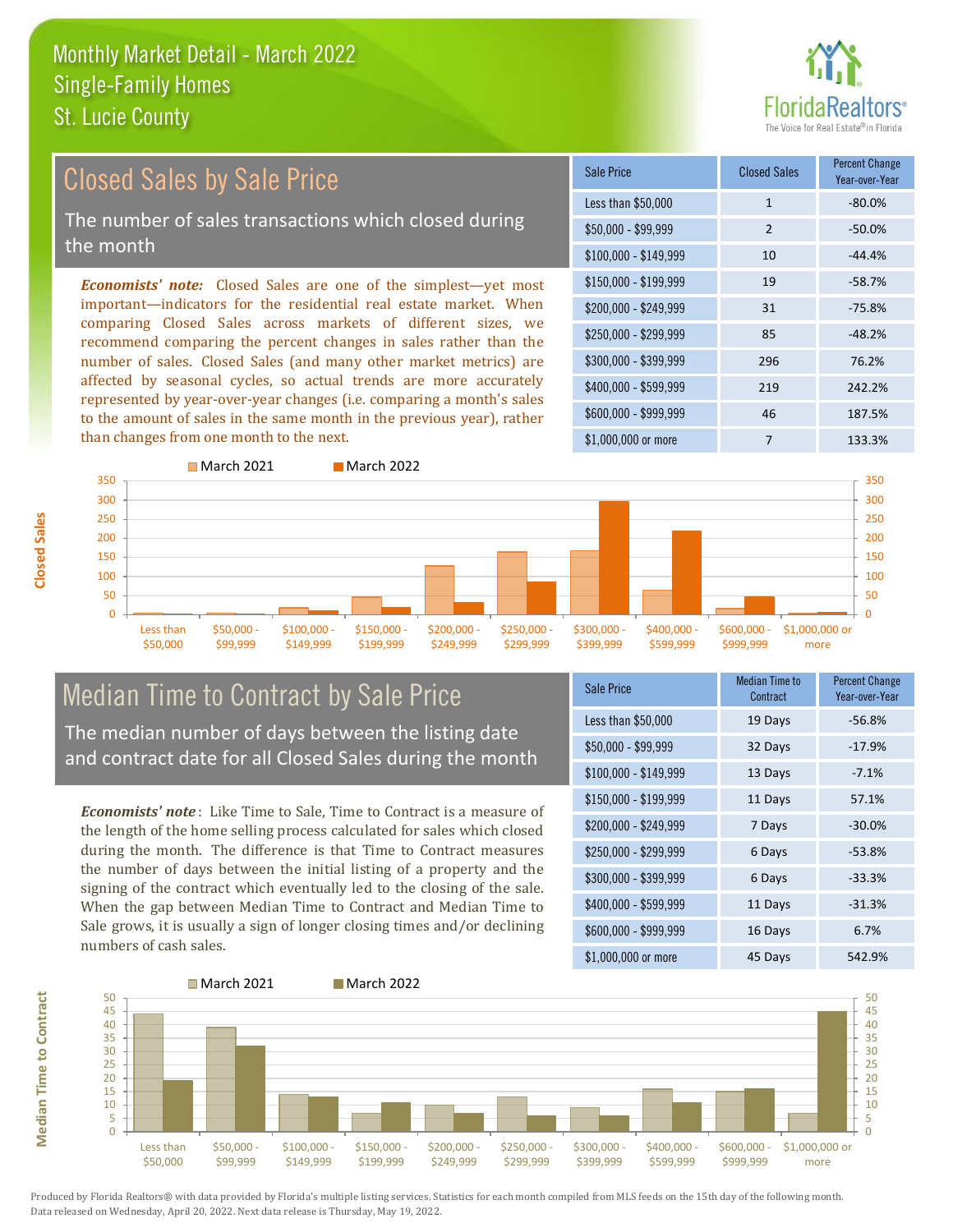

# New Listings by Initial Listing Price

The number of properties put onto the market during the month

*Economists' note:* New Listings tend to rise in delayed response to increasing prices, so they are often seen as a lagging indicator of market health. As prices rise, potential sellers raise their estimations of value—and in the most recent cycle, rising prices have freed up many potential sellers who were previously underwater on their mortgages. Note that in our calculations, we take care to not include properties that were recently taken off the market and quickly relisted, since these are not really *new* listings.

| <b>Initial Listing Price</b> | <b>New Listings</b> | <b>Percent Change</b><br>Year-over-Year |
|------------------------------|---------------------|-----------------------------------------|
| Less than \$50,000           | 8                   | 300.0%                                  |
| $$50,000 - $99,999$          | 3                   | $-50.0%$                                |
| $$100,000 - $149,999$        | 3                   | $-88.0%$                                |
| $$150,000 - $199,999$        | 20                  | $-58.3%$                                |
| \$200,000 - \$249,999        | 46                  | $-70.9%$                                |
| \$250,000 - \$299,999        | 80                  | $-58.1%$                                |
| \$300,000 - \$399,999        | 234                 | $-10.7%$                                |
| \$400,000 - \$599,999        | 337                 | 251.0%                                  |
| \$600,000 - \$999,999        | 69                  | 245.0%                                  |
| \$1,000,000 or more          | 15                  | 87.5%                                   |



**Inventory**



#### Inventory by Current Listing Price The number of property listings active at the end of the month

*Economists' note* : There are a number of ways to define and calculate Inventory. Our method is to simply count the number of active listings on the last day of the month, and hold this number to compare with the same month the following year. Inventory rises when New Listings are outpacing the number of listings that go off-market (regardless of whether they actually sell). Likewise, it falls when New Listings aren't keeping up with the rate at which homes are going off-market.

| <b>Current Listing Price</b> | Inventory | <b>Percent Change</b><br>Year-over-Year |
|------------------------------|-----------|-----------------------------------------|
| Less than \$50,000           | 7         | 250.0%                                  |
| \$50,000 - \$99,999          | 4         | $-42.9%$                                |
| $$100,000 - $149,999$        | 1         | $-97.4%$                                |
| $$150,000 - $199,999$        | 22        | $-75.0%$                                |
| \$200,000 - \$249,999        | 25        | $-72.5%$                                |
| \$250,000 - \$299,999        | 42        | $-64.1%$                                |
| \$300,000 - \$399,999        | 120       | $-38.5%$                                |
| \$400,000 - \$599,999        | 250       | 101.6%                                  |
| \$600,000 - \$999,999        | 77        | 16.7%                                   |
| $$1,000,000$ or more         | 46        | 27.8%                                   |